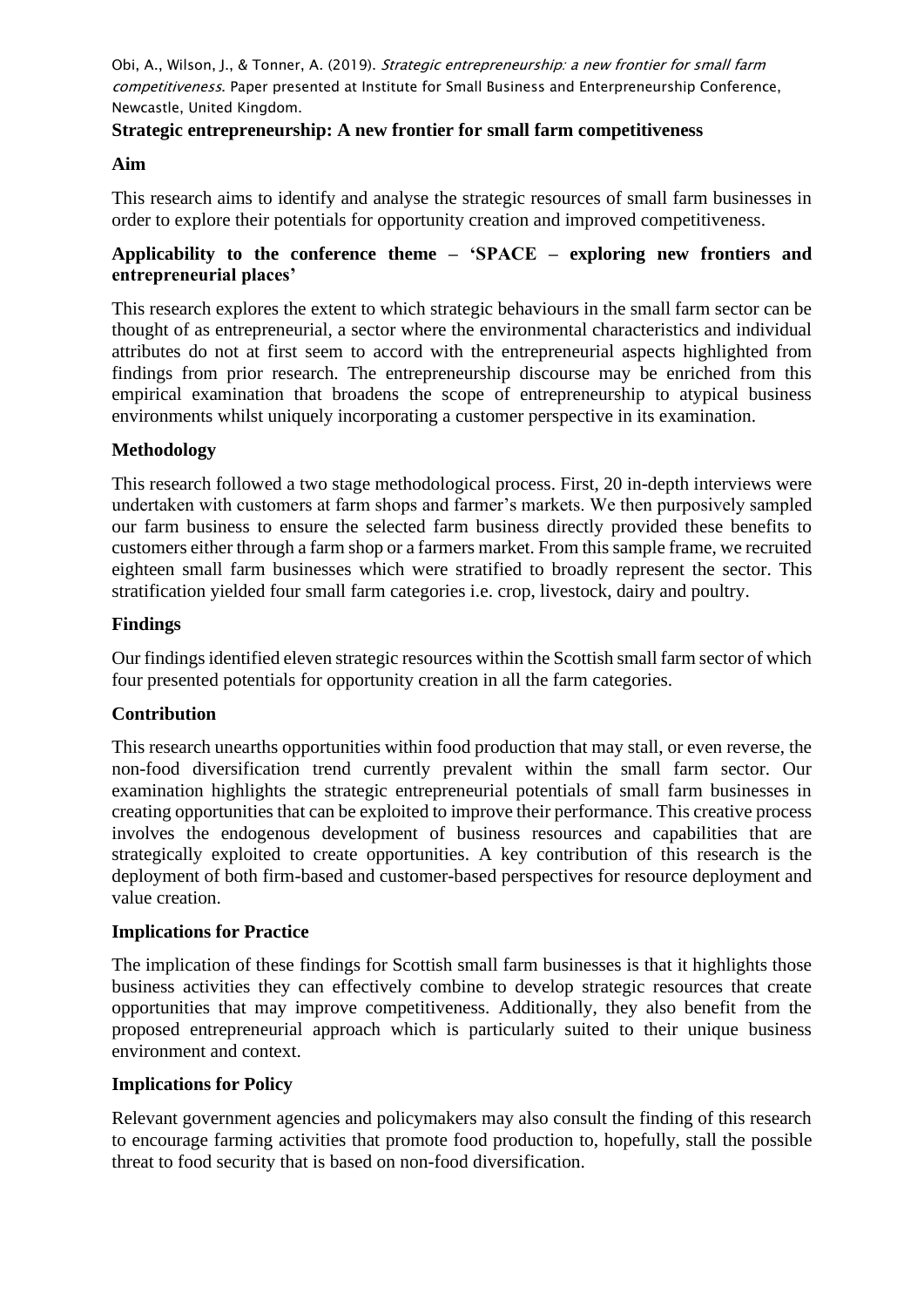**Key Words: Small farm sector, diversification, entrepreneurship, strategic resources**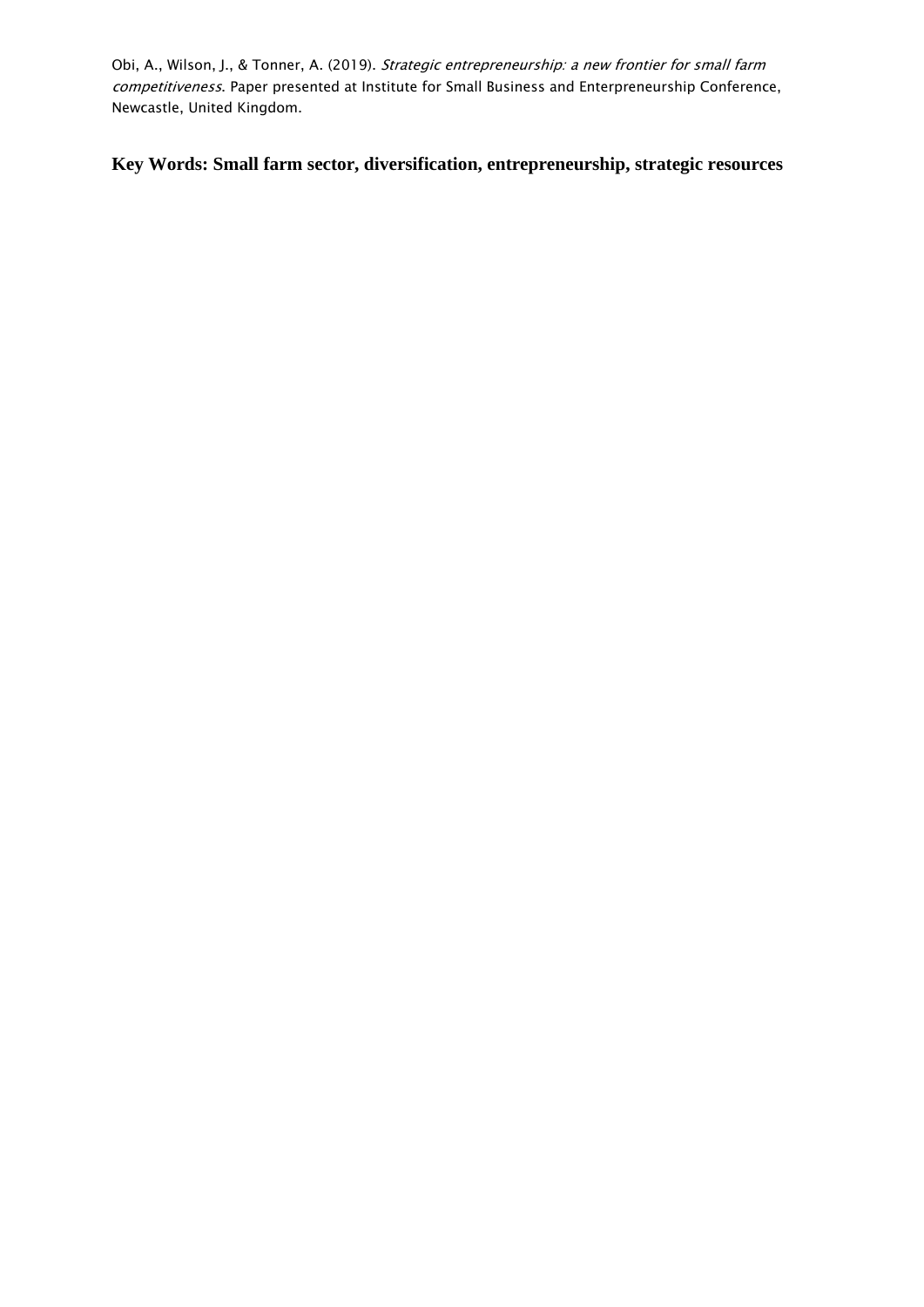## **Strategic entrepreneurship: A new frontier for small farm competitiveness**

## **Introduction**

Diversification has become a common activity employed by small farm businesses in Scotland to augment their waning incomes from agricultural production. Their poor competitiveness in food production has encouraged diversification in non-agricultural activities; which may be a threat to long term food security. This is because non-agricultural diversified activities, e.g. wind farming, divert agricultural land from food production to non-food producing activities. Worryingly, this diversification trend has continued as farmers increasingly adopt these nonfood activities to bolster their ailing profits (Scotgov, 2019).

Though this situation has generated interest in the strategies employed by small farm businesses in their food-producing diversified activities. The competitive environment of the farming sector presents a challenge for strategists seeking to implement existing entrepreneurial strategies. This is because opportunities, which are at the core of entrepreneurial strategies, are limited by two major factors in the farming sector i.e. high regulation and a large number of family businesses. High regulation limits the occurrence of opportunities by moderating those markets shocks presents new opportunities in markets. While family-centered goals limit opportunities by moderating risks taking. These factors combine to impact the successful application of existing entrepreneurial strategies that tend to rely on opportunity creation in dynamic markets and risk-taking in capturing these opportunities.

This research argues that strategic entrepreneurship may present a credible competitive approach for small businesses to improve their competitive edge despite these moderating factors. Our confidence lies in the assumption that opportunities may be strategically created and exploited by firms in business environments that are not dynamic as well as in firms that are risk-averse. We argue that opportunities, in such business environments, can be created through the identification of offerings that provide benefits to the customers of firms operating in such markets. While these opportunities can be exploited through the development of resources that deliver beneficial outcomes for the customers of these risk-averse firms. Such resources are strategic resources (Barney, 1991).

This study examines strategic entrepreneurship, which represents the intersection of strategy and entrepreneurship (Kuratko & Audretsch, 2009), as a viable competitive approach for small diversified farm businesses in the farming sector since it embodies the relevant elements of opportunity creation and opportunity capture that accommodates the limiting factor in the farming sector. As such, the aims of the study are:

- a) To unearth those benefits perceived by customers of small diversified farm business in Scotland. In particular, those businesses that diversify in activities that promote agricultural production i.e. farmers' markets activities.
- b) To identify and analyze the strategic resources of these diversified small farm businesses.

This paper is structured as follows. Firstly, we review entrepreneurial in terms of the context of this research to identify those entrepreneurial activities that may be relevant to our investigation. We then explain the investigation approach that informed our methodology. Finally, we discuss our findings and conclusions.

### **The Scope of Entrepreneurship activities.**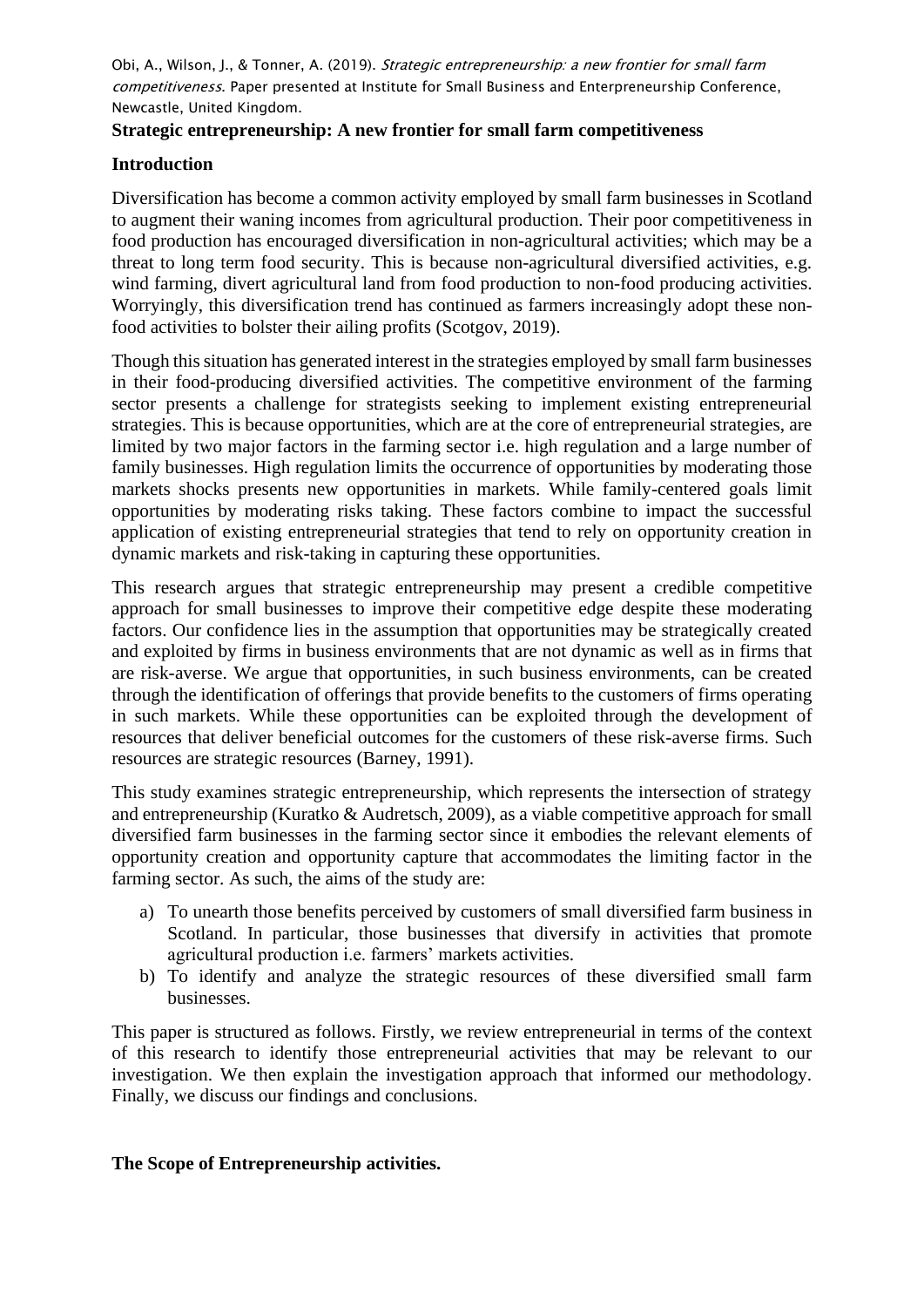Entrepreneurs may be defined as "economic actors who seek to exploit opportunities in pursuit of wealth creation" (Barney, Alvarez and Anderson 2013 p302). As individuals, they have also been described as alert persons acutely perceptive at recognising and exploiting opportunities (Kirzner 1979). Since many opportunities in business environments usually result from shocks to the established systems e.g. changes in technology (Tushman and Anderson 1986), political and social change (Schumpeter1939), etc. Entrepreneurial activities have also been associated with discovering and exploiting opportunities in such volatile or dynamic business environments. Thereby encouraging the personal characterisation of entrepreneurs as risktakers (Caird 1991), extroverts (Wooten et al. 1999), over-achievers (Begley and Boyd 1986), etc.

At the firm level, the concept of entrepreneurship appears to have inherited this characterisation of risk-taking opportunism in dynamic business environments. This characterisation may have been encouraged by Miller's (1983) seminal works which conceptualized the entrepreneurial firms within the Schumpeterian economic development model. This model assumes that business environments are perpetually changing and that a firms' economic development depends on its capacity to continually renew itself in readiness to exploit opportunities in these dynamic environments (Schumpeter, 1934). On that basis, Miller described that entrepreneurial firm as one that engages in product-market innovation; undertakes risky ventures and; is proactive in the implementation of these ventures (Miller, 1983). Fundamentally, product-market innovation concerns the opportunity creation process that directs the creation of new products or the modification of existing ones (Chirico, Sirmon, Sciascia, & Mazzola, 2011). Risk-taking concerns a firm's propensity to commits significant portions of its resources to pursue such opportunities (Migliori, Pittino, Consorti, & Lucianetti, 2019). While pro-activeness concerns the development of those processes that exploit opportunities advantageously (Kantur, 2016). These 'entrepreneurial activities' have dominated the discourse have broadly defined the scope of strategic entrepreneurship in contemporary literature (Anderson, Kreiser, Kuratko, Hornsby, & Eshima, 2015; Chirico et al., 2011; Kantur, 2016; Migliori et al., 2019).

### **The Research context**

### *Change resistance*

The farming sector in the UK has been described as a critical sector for rural economies (Phelan & Sharpley 2012; Tonner & Wilson 2015). This is because its survival and sustainability are crucial to rural economies and food security (ScotGov, 2015b). In Scotland, the economic importance of the sector stems from the fact that it directly employs around 8% of its rural workforce and accounts for the use of around 80% of its land area (NFUS, 2015; ScotGov, 2015a). These crucial functions have mandated commitments from governments, and third sector, organisations to intervene in ensuring its survival and continuity. Consequently, the business environment in the farming sector is highly regulated. One regulatory approach, introduced in the 1970s, involves the payment of subsidies to farm businesses to ensure their viability. These payments were introduced under the Common Agricultural Policy to directly supports UK (and EU) farmers (Marsh & Swanney, 1980). Thus, farm incomes are subsidized through direct payments from the government to farm businesses. These payments have served to stabilize the prices of agriculture outputs. In effect, moderating the intensity of competition within the sector.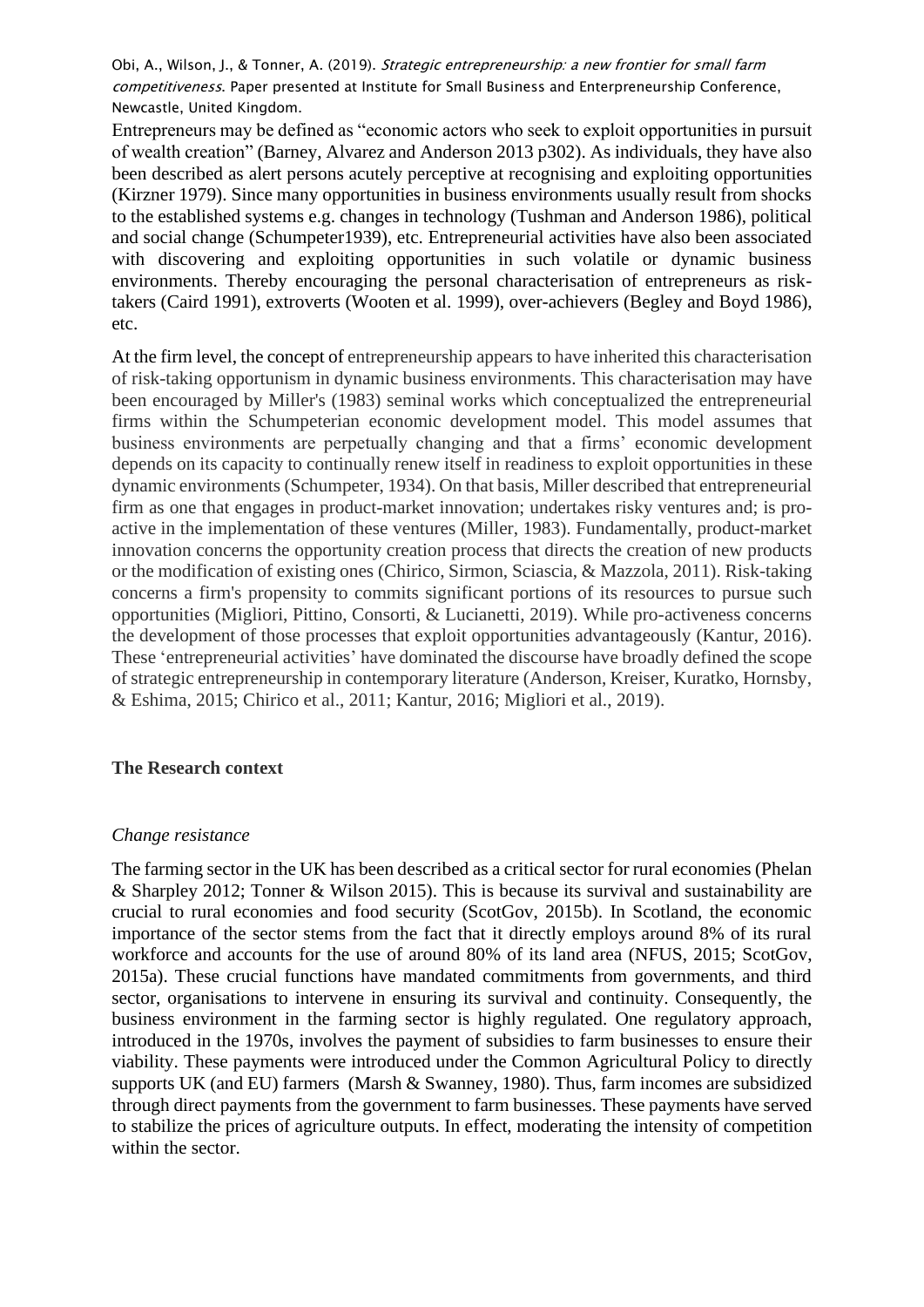Though the farming sector also faces competition from outside the EU, these competitive pressure are resisted through the use of trade barriers. For instance, a recent report shows that the agricultural sector accounts for vast majority of the trade barrier imposed on foreign competitors (Malmstrom, 2018). Moreover, the reaction from firms to these competitive pressures seems to have led to an increased reliance on CAP payments as opposed to an increased competition in the sector (Barnes, Sutherland, Toma, Matthews, & Thomson, 2016; DEFRA, 2016; Kazukauskas, Newman, Clancy, & Sauer, 2013; ScotGov, 2016). Regardless, these regulatory actions have resisted changes that shock the sector and have minimized the dynamism of its business environment.

#### *Risk Aversion*

The small farm business sector in Scotland is characterised by a preponderance of family farms (Meert, Van Huylenbroeck, Vernimmen, Bourgeois, & van Hecke, 2005; Tonner & Wilson, 2015). Family farms are owned, managed and funded by principals who are related by kinship or marriage. They also encourage a higher level of solidary & commitment, as compared to non-family farms (Calus & Van Huylenbroeck 2010). Their commitment is demonstrated by the high numbers of family members engaged in unpaid farm work in family farm businesses (ScotGov, 2016). It is suggested that these high levels of commitment are aimed at ensuring the continuity of the family farm businesses in order to realize their non-pecuniary goals. For instance, a major non-pecuniary goal is the intergenerational transfer of the farm business. This goal ensures that the ownership and control of the business is transferred from one generation to the next (Errington, 2002). Family businesses may prioritize this goal over their profit making goal in order to ensure the continuity of the family business. Such an approach may encourage an aversion for risky opportunities which may threaten the realization of this goal. Other non-pecuniary goals like historic pride in farm ownership and business independence (Key & Roberts, 2009) also encourage the continuity of the business and risk aversion.

#### **Strategic entrepreneurship.**

Nevertheless, it appears entrepreneurial activities may not be limited to dynamic business environments nor to risk-taking alert individuals and firms. In the UK, entrepreneurship was noted to be the most important aspect of farming (Phelan & Sharpley, 2012). despite the sector's resistance to change and aversion for risk. Perhaps, these businesses are realizing the fundamental goals of entrepreneurship in other ways. That is if it is considered that the fundamental goals of entrepreneurial activities are opportunity creation and opportunity capture (Barney et al., 2013).

### *Opportunity creation*.

Product-market innovation has been noted as the entrepreneurial activity concerned with the creation of opportunities. Entrepreneurial literature commonly agreed that this entrepreneurial activity creates opportunities through the creation of new products or the modification of existing ones (Chirico et al., 2011). And, these new/modified products have to meet current or future customer demand (Lumpkin & Dess, 1996). Nevertheless, extant entrepreneurial literature does not expound on factors that inform this creation process. Here, we highlight the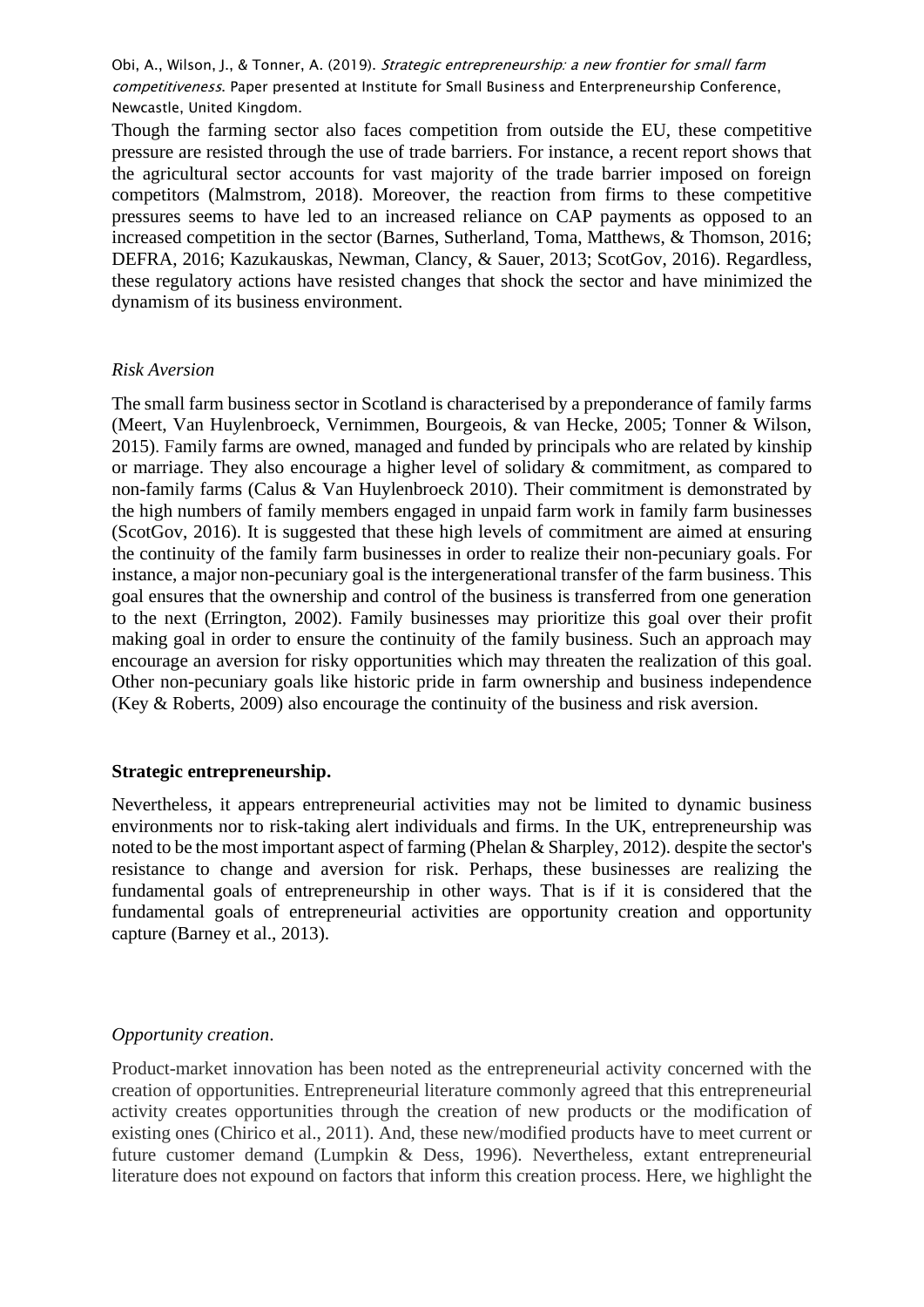arguments that claim that customer plays a crucial role this creation process (Priem, 2007). In other words, products are created to satisfy customer needs and demands. This crucial role of customers, as determinants of the value of products created by firms, is well recognised in other fields of study including strategic management and marketing (Grunert, Larsen, Madsen, & Baadsgaard, 1996; Ngo & O'Cass, 2009; Peteraf & Barney, 2003; Priem & Butler, 2001; Rant, 2015). The reasoning behind this view is that customer demand determines the products that perform well in markets. However, this view has not gained recognition in entrepreneurial literature. Hence it is proposed firms engaging in product-market innovation activities should first identify the benefits perceived by their target customers before the creation of new or modified products. This view is relevant to businesses in the farm sector because if the production of new or modified product is not aimed at delivering a perceived benefit; the chances of success becomes uncertain. Consequently, the risk of such product innovation is increased since firm resources are deployed in production activities with uncertain outcomes.

## *Opportunity capture*

It has been noted that proactiveness concerns those entrepreneurial activities that develop business processes to exploit opportunities advantageously (Kantur, 2016). Miller (1983) described proactive firms as the \**first to come up with proactive innovations beating competitors to the punch*". This view is consistent with Anderson et al. (2015) who argue that proactiveness does not exist without a firm actually entering new markets ahead of competitors. Similarly, Lumpkin & Dess (2001) refer to proactive firms as those that take the initiative to seize market opportunities. It was noted that this description bears similarities to opportunities gained by first-mover firms, which were described as pioneering firms that gain a head start over rivals (M. Lieberman & Montgomery, 1988). However, Lieberman & Montgomery (1988) considered firm efficiency as a prerequisite for this opportunity capturing process. Perhaps, this entrepreneurial activity also includes some form of efficiency that is necessary for exploitation of opportunities. This may be an important aspect of proactivity that is not fully considered in entrepreneurial literature. That is, those processes that ensure opportunities are efficiently captured in markets. Here, it is argued that these processes involve the (re)combination of a firms' resources. In other-words the development of strategic resources that capture value in a firms' market.

# **The Study**

In essence, the development of strategic-resources is at the heart of strategic entrepreneurship. This view is aligned with the strategic orientation of resource-based perspectives who consider the possession of strategic resources as a source of competitive advantage (Barney, 1991; Hamel, 1994; Teece & Pisano, 1994; Wernerfelt, 1984). In this study, strategic resources are defined as firms' resources (assets and competencies) that combine to deliver valuable outcomes for businesses' customers. While their possession may lead to a competitive advantage, this paper examines the entrepreneurial activities that facilitate their development in Scottish farmers' markets.

*The Market*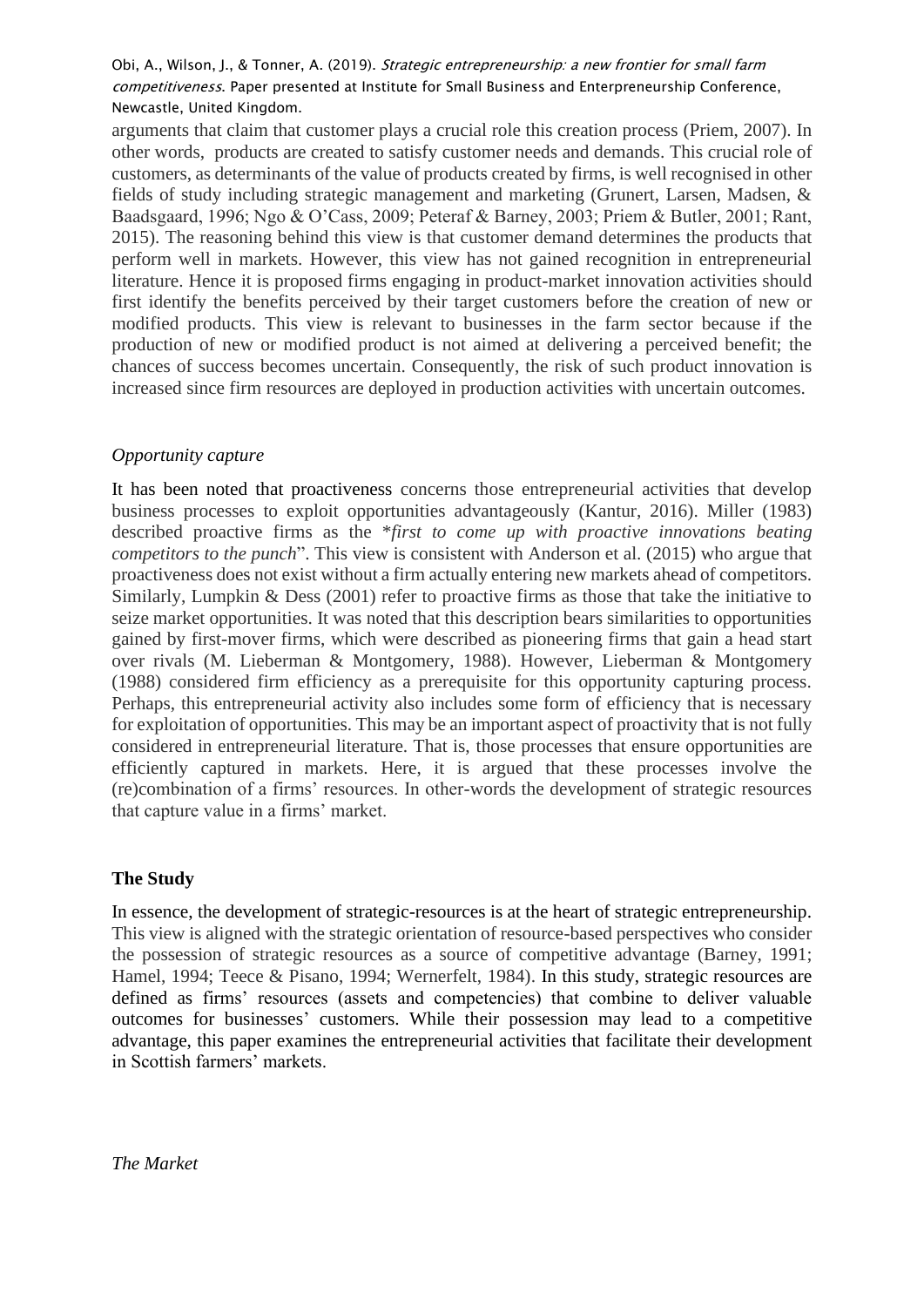Farmer- markets are markets where agricultural produce from a defined local area is sold by stallholders involved in the production process (Macleod, 2007). In Scotland, they have been around since the late 1990s (Carey, Bell, Duff, Sheridan, & Shields, 2011). These markets have also been widely described as a form of alternative food networks or AFN's (Abbots et al., 2013; Forssell & Lankoski, 2014; B. Ilbery & Maye, 2005; Watts, 2014). This description is primarily used to highlight its differences from conventional food networks used by supermarkets. Furthermore, ownership of farmers' markets in Scotland is, predominantly, vested on local communities are run, largely, on a not-for-profit basis. Macleod (2007) notes that 35% of Scottish farmers' markets are owned by local authorities; while a majority, of the rest, is owned by producer cooperatives and community associations. This ownership structure differs from other forms of value-added farming activities, like farm-shops and pick-your-own schemes - which are normally owned and operated by the farm business; and usually on a forprofit basis.

In the extant literature examining the motivations of customers in Scottish farmers markets; there are suggestions that the benefits they perceive may be different in rural and urban areas (Carey et al., 2011; B. Ilbery, Healey, Higginbottom, & Noon, 1996; B. W. Ilbery, 1991). As such, this study examines this assertion. In addition, Carey *et al.*, (2011) researches have relied on quantitative instrument for examining customer benefits in farmers' markets and calls for qualitative approaches for the examination of these market. Perhaps in order to develop a full perception of its customers' value perceptions.

### *The Approach.*

This research followed a two-stage process in examining the aims of this study. The first stage, which examined the opportunity creation process, employed a means-end chain (MEC) model to comprehensively examine the motivation of farmers' markets customers and the underlying benefits they perceive in the agricultural products offered in those markets (Gutman, 1982).

The MEC model was developed to identify and unearth the relationship between the multiple dimensions of customer perceived values with regard to a particular offering. The outcome of this process identifies those benefits sought by customers in a hierarchy of importance to these customers. This tool was preferred because it links the perceived benefits sought by customers to the specific attributes of a firm's products. Thus, facilitating the second stage of this study, which is concerned with identifying the strategic resources that combine to deliver these product attributes. .

### **Methodology**

Stage 1:

### *Selecting the farmers' markets:*

The selection of markets reflected the assertions that differences may exist between rural and urban customers (Carey et al., 2011; B. W. Ilbery, 1991). As such, Ilbery's et al (1996) definitions for urban and rural markets were adopted. Thus, urban markets were markets located in urban areas or cities while rural markets are markets situated at over 20km from an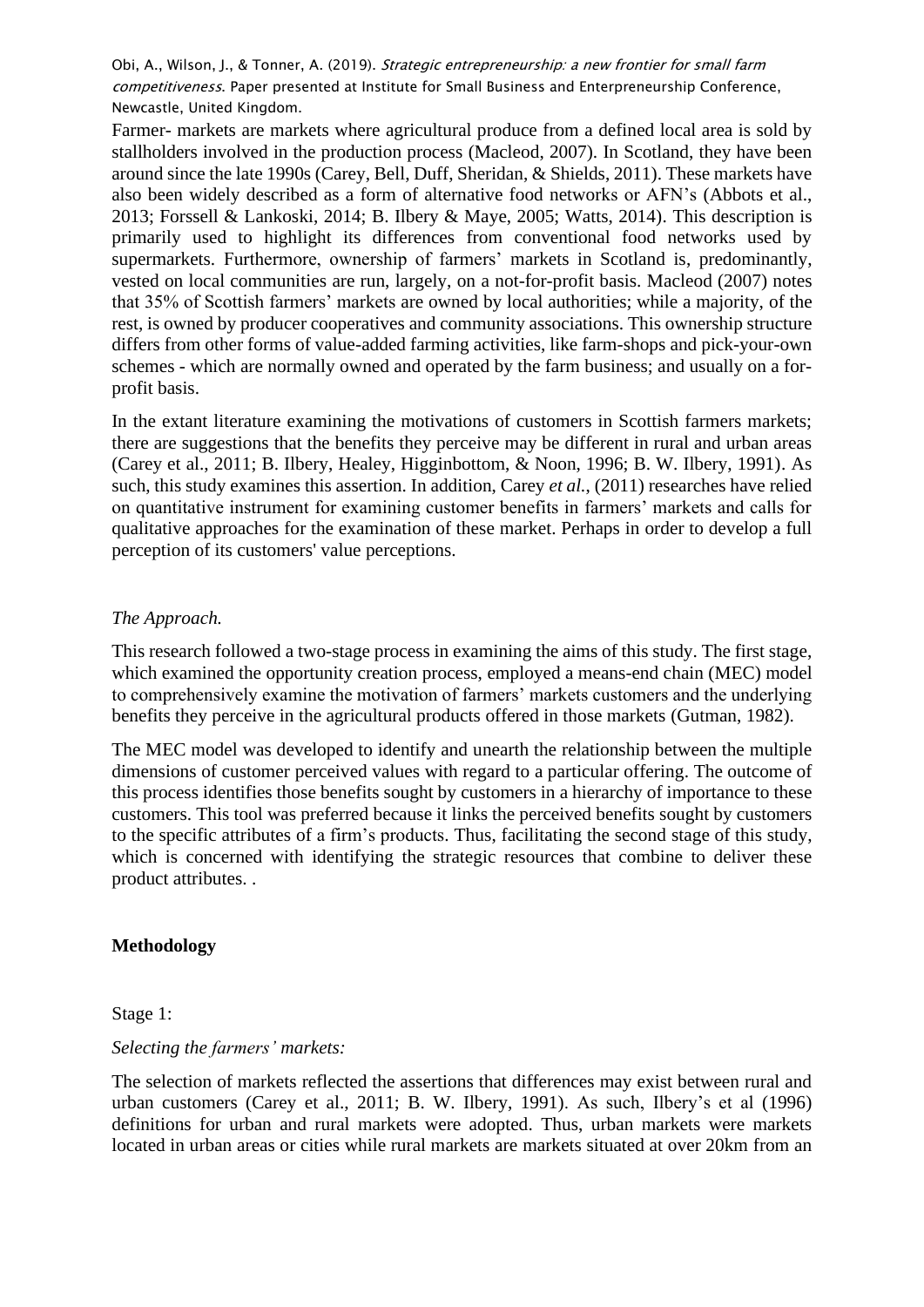urban center. On this basis, two farmers' markets were selected; the first in the urban center of Glasgow and the other in the rural town of Helensburgh.

Glasgow is the most populated city in Scotland with over 285,000 residents. The city hosts one of the busiest farmers' markets in Scotland. The market is managed by the city council and opens for business on the first 4 Saturdays of each month at the Mansfield parks in the city center. It is not clear when the market was established but its management body (City property Glasgow) was incorporated in 2006.

Helensburgh is a rural tourist town in the Argyll and Bute council area. Helensburgh town has a population of around 13,000 residents and it's about 25km from its nearest urban center - Glasgow. Helensburgh FM was established in February 2015, by the Helensburgh and Lomond Chambers of commerce, as part of a regeneration project for the local authority (Hellensburgh advertiser, 2015).

### *Customer sample selection:*

In both markets, respondents were selected purposively from a random sample frame of customers that made a purchase from an agricultural produce stall. In total, six interviews were conducted on-site and another three by appointment. One of the respondents later withdrew consent, citing personal reasons, and was withdrawn from the research. The final sample size was equally split between rural and urban respondents. This sample size was considered appropriate for this qualitative research method since statistical viability and generalizability were not sought, at this point. Furthermore, the simple nature of agricultural offerings resulted in very little variation in the responses of selected respondents. As such saturation of ideas did not necessarily demand a large sample size.

### *Data collection and analysis*

The laddering interviewing technique was employed in this research (Reynolds & Gutman, 1988). The laddering technique involves an in-depth, one to one interview with respondents, concerning a particular product or service. The aim of this approach is to link product or service attributes, to the benefits perceived by customers (Reynolds & Gutman, 1988). The techniques involve a series of directed probes, typified by 'why' questions until no new information can be divulged by a respondent. LadderUX analysis tool was used for the analysis.

### Stage 2*:*

### *Selecting the farm business respondents*

Respondents were selected, purposively, from a frame of producers that offer agricultural products in the above-mentioned farmers' market. This sample frame was later expanded (due to the small number of producers in these markets) by employing a snowballing technique. This technique involved asking already recruited farmers to reference other farmers that sell their offerings in farmers' markets. In total, nine farm business respondents were interviewed in the study.

*Data collection and analysis*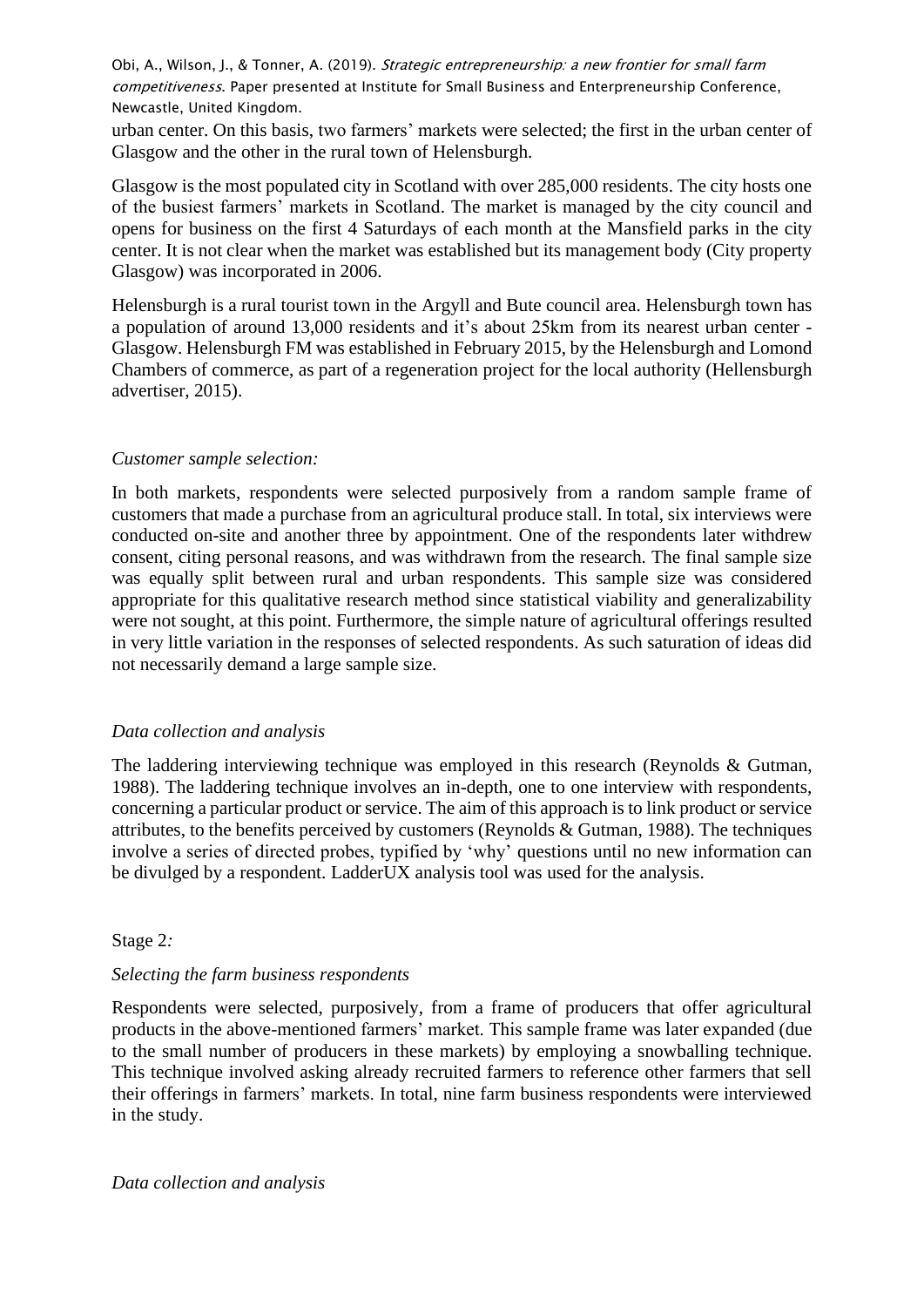In-depth interview, lasting at least an hour, was used to collect data from farm business respondents. These were then analysed using the Nvivo software.

## **Findings**

The findings show that the perceived benefit areas for opportunity creation were different for rural and urban customers. Results show that rural customers perceived 'Taste benefits' as a major motivation for their demand. Whereas, urban customers considered a healthier-lifestyle and support for their local community as major motivating factors for their demand; in addition to taste benefits (See figure 1). Notwithstanding, our analysis examined all the identified benefits areas for the two market segments.



*Figure 1: Customer perceived value map showing the goals of the examined customers and the corresponding customer benefits and product attributes.* 

*Examining the opportunity-creating potentials in delivering taste benefits.*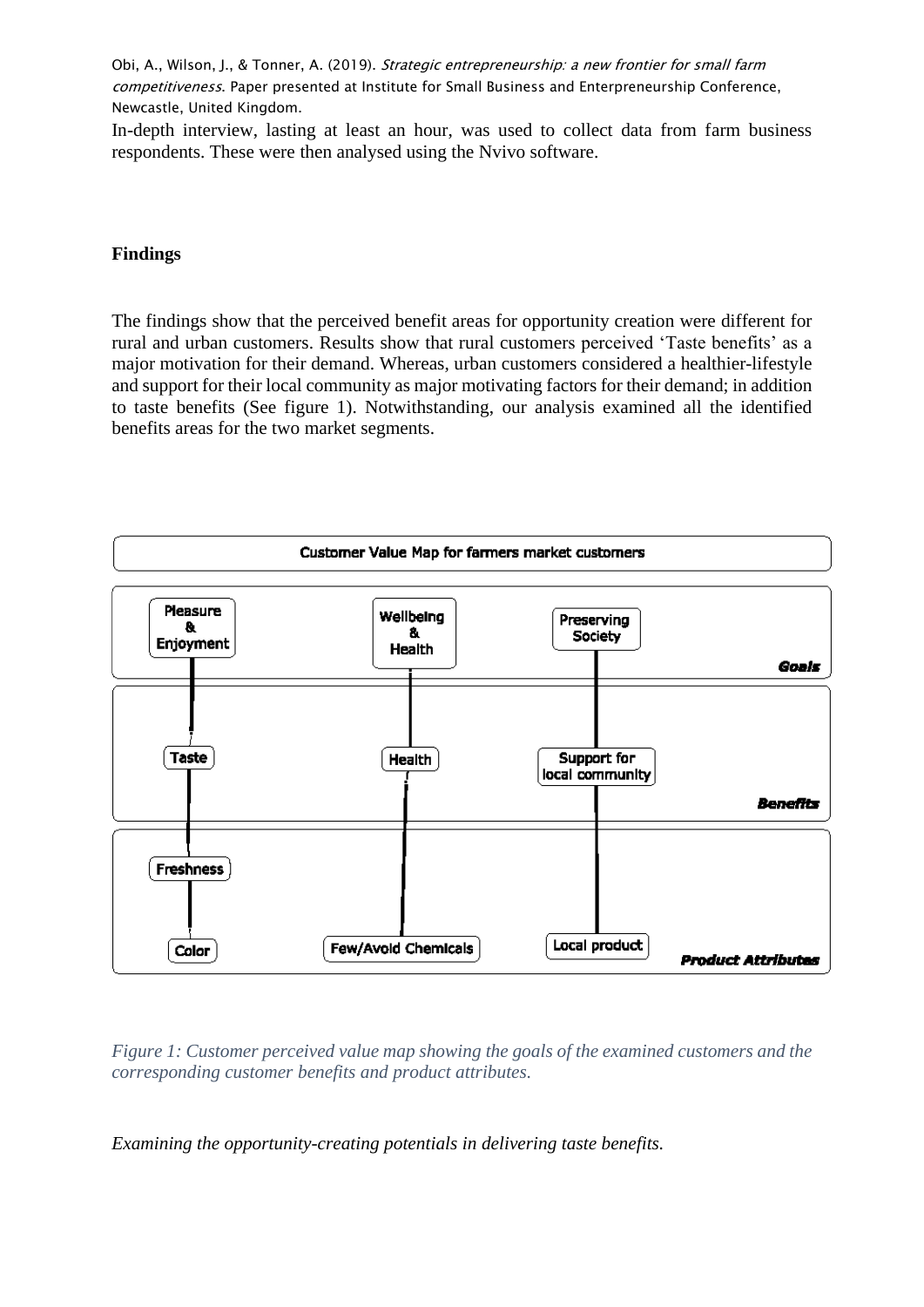Taste benefits were noted as the most important benefits for customers in both rural and urban markets. This benefit aids customers in achieving their pleasure goals. In the crop product category, freshness was particularly important to its customers. Perhaps unsurprisingly, as freshness has been highlighted as an important factor in assessing the quality of fruits and vegetables (Péneau et al. 2007). The term was mostly used crop products, customers, to refer to the appearance and flavour of the product.

For livestock product customers, 'taste' was mostly considered in terms of the flavour of livestock products. Responses from these customers referred to a unique flavour of meat products they buy in farmers' markets.

However, customers of livestock by-products (eggs) assessed taste by appearance. Their responses suggest a darker orange yolk colour is preferred to a lighter one.

As concerning a difference in the perceived benefits of rural and urban customers, no notable difference was deducible from the results in this category.

## *Examining the opportunity-creating potentials in delivering health benefits.*

Agricultural offerings, mostly in urban farmer's markets, were perceived by customers, as having health benefits. This is in line with Bublitz *et al.*, (2013) argument that consumers seek to resolve health issues by eating healthily- either to improve their health or to reduce health risks. Generally, it was found that customers patronize farmers' markets to reduce health risks through the avoidance of chemicals in the food production process. Though the addition of chemicals in food was originally hailed as a value-adding activity (Aylward, 1951), it is now increasingly linked to adverse health (Apaolaza, Hartmann, D'Souza, & López, 2018). In the UK, government awareness programs highlighting the health implications of food additives (Public Health England, 2017), may have reinforced the perception that the use of chemicals in food may have adverse health effects on consumers. Perhaps customers have responded by demanding agricultural products with less chemical input e.g. organic and free-range products as typified in this statement:

*I think what you are buying and putting inside your body is dead important…if you look at all these genetically modified, force-fed animals, all jagged up with all sorts of chemicals… so if you look at these guys with the free-range stuff. Apparently the information there shows it's better for us. All these lung cancers and diabetes and diseases they say comes from all these fast foods because of poorly grazed animals and poorly seated food systems. If you believe what these free-range guys are telling you… I would say it's got to be better to take into your system.* 

However, it was noted that some urban customers may be also buying these products for their nutritional value, which also maintains meets the health and well-being goals. These customers, of crop products, claim that farmers' market offerings are more nutritious as compared to conventionally produced offerings. This claim may be supported by empirical works that suggest production processes that use fewer or no-chemicals may deliver products with a higher nutrient content (Nowak, Nesme, David, & Pellerin, 2013). Such works argue that plants absorb a wider variety of nutrients from the preserved eco-system which is not depleted by chemical input as in conventional farming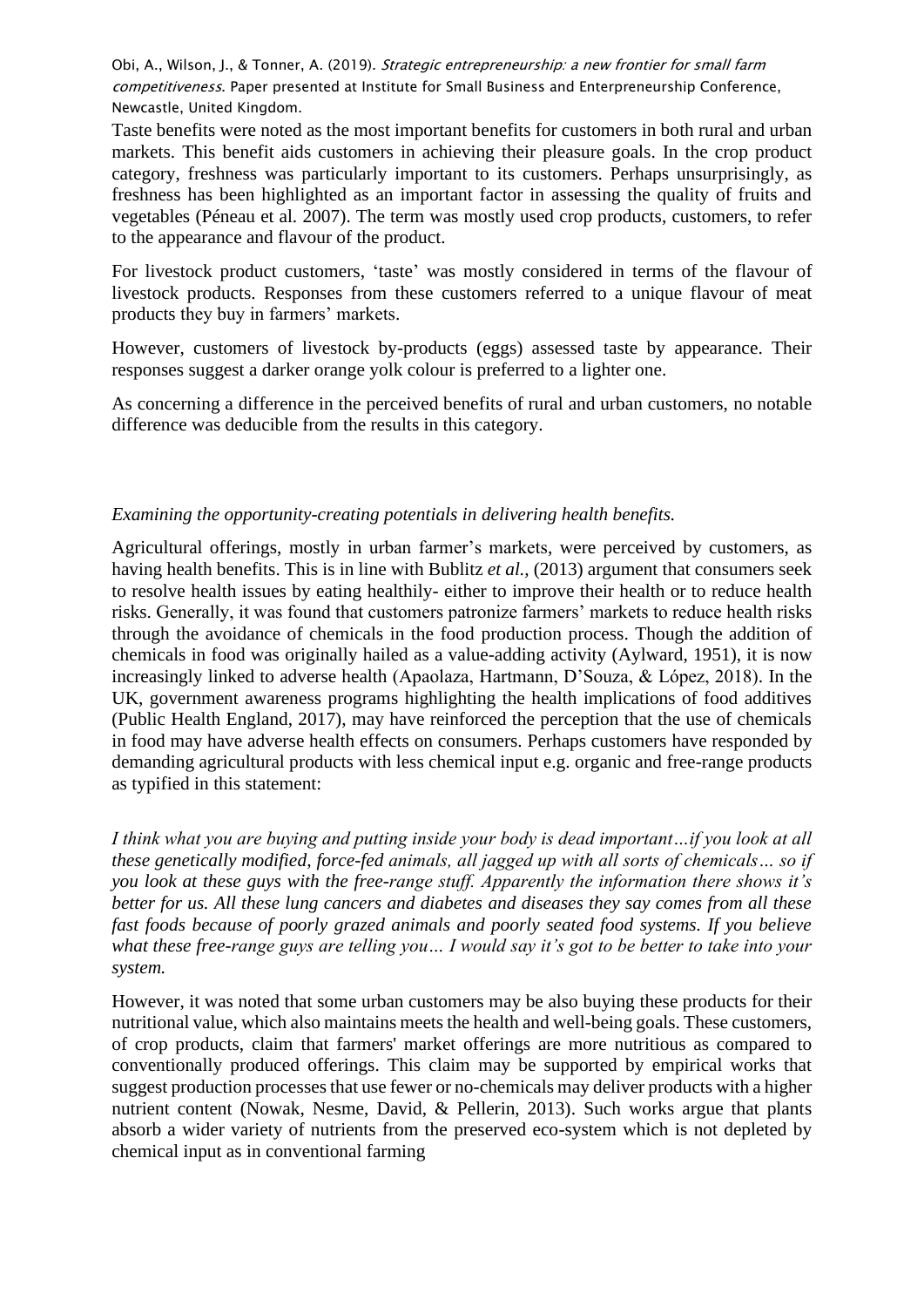*Examining the opportunity-creating potentials in delivering a sense of community:* 

Support for local communities was perceived by customers as beneficial in reaching their goal of preserving their local community, and invariably, the country; as may be noted from this response:

*Because of the times that we are in, it's such an important thing, if you can spend locally. Then you are helping to sustain the wellbeing of your country. If we are talking about all these offshore banking and all the money is getting stripped out of a community so in time it depletes all the spirit of the community... a country is not different from a local community or a city or a town or a region. So if you cannot support folks that are spending money in the local area, I think that's poor. It's our responsibility.* 

Traditionally, location, as well as social ties & interaction, have been used to define communities (Hillary 1955). The examined customers considered the physical presence of farmers' markets, as well as business engagement in local activities, as reinforcing this perception. It was, however, noted that farmers' markets in rural areas were populated by agricultural producers who lived in the community where these markets were situated. While in urban areas, the producers did not live in the local area. It was concluded that the availability of agricultural lands in rural areas may explain this situation. However, this may have impacted on how these customers considered what was local as it was noted the rural customers emphasised the seller in their perception of local. In addition, these sellers were observed to be the actual farmer and were personally known to these rural customers. Whereas, the urban customers gave more emphasis to the source of the product rather than seller. Perhaps, because many sellers in urban farmers' markets were observed to be people not engaged in actual farming.

# *Examining the strategic resources for opportunity capture from Taste benefits:*

Farmers appear to recognise that taste benefits are a crucial outcome for their products. An analysis of their business processes, as well as their responses, highlighted three strategic resources in the delivery of the attributes that produce the benefits of their offerings (See table 1).

*Table 1: Summary of the strategic resources required to deliver taste benefits in urban and rural farmers' markets.* 

| <b>Product market</b>       | <b>Delivered outcome</b> | <b>Strategic Resources</b>      |
|-----------------------------|--------------------------|---------------------------------|
| Crop                        | Taste (appearance $\&$   | Short Supply Chain capabilities |
|                             | flavour)                 |                                 |
| Livestock                   | Taste (flavour)          | Meat Hanging capabilities       |
| <b>Livestock</b> (including | Taste (Appearance)       | Feeding capabilities            |
| Eggs)                       |                          |                                 |

Short supply chain capabilities: It was found that crop producers can employ this capability to deliver a good appearance and flavour in their products. It was deduced that this capability is facilitated by the timely harvesting of crop-products (when they are ripe and ready) and a quick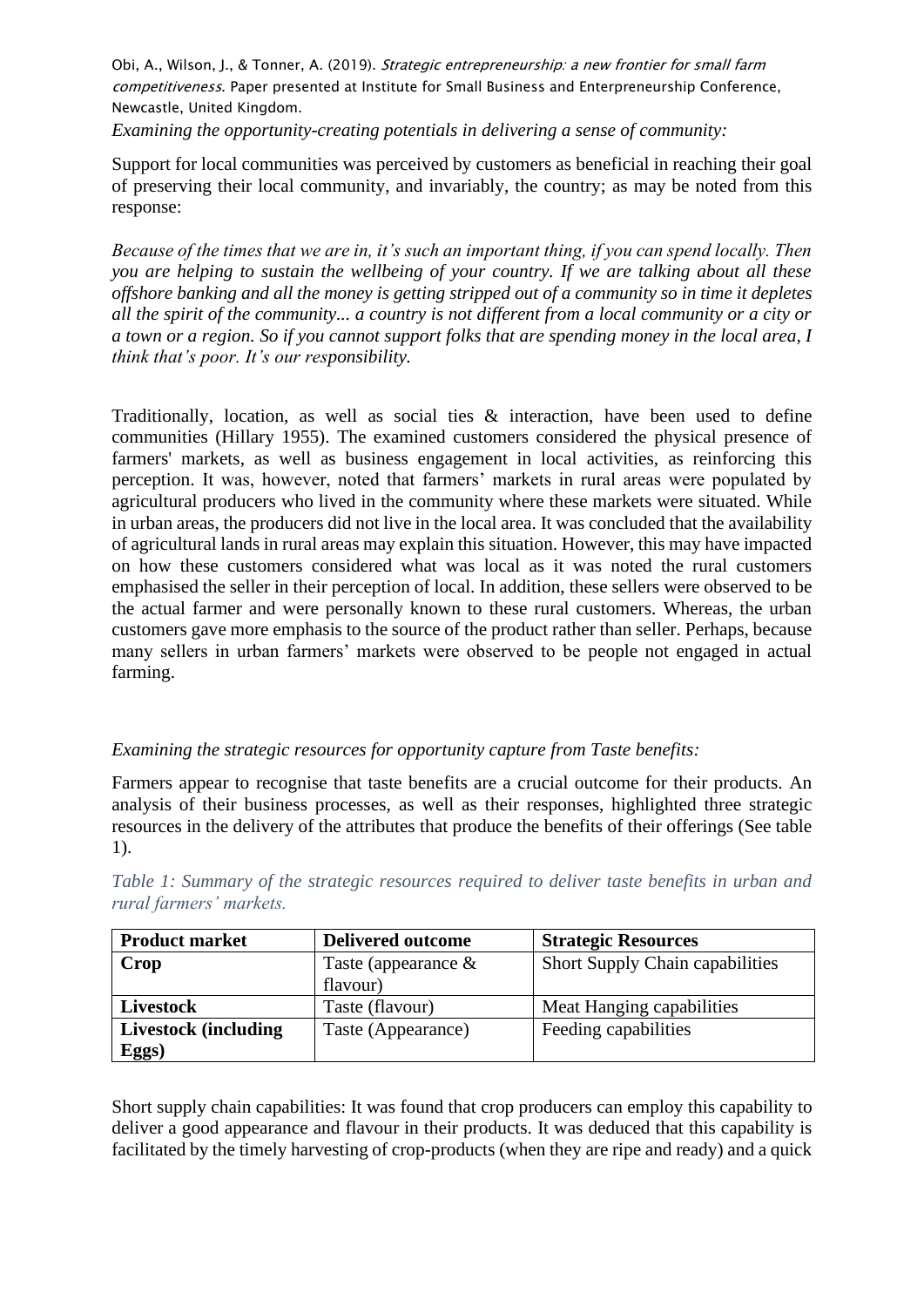route to the market. It was noted that examined farmers possessed and deployed this strategicresources.

Meat hanging capabilities: This capability, also called meat -aging or -maturing, was found to promote taste in livestock products in terms of their flavour. The process requires the storing of hung carcasses in a controlled environment (cold and well aerated) for a specific time period. It is argued that the improved flavour of hung carcasses is derived from enzymatic activities that break down the cell molecules (and muscles) of meat carcasses, resulting in a more flavourful and tender carcass (Perry, 2011). Though, this process has been used for centuries by butchers for preserving and tenderising meat (Dashdorj, Tripathi, Cho, Kim, & Hwang, 2016). It was observed that only one of the examined farm businesses, in the livestock category, possessed this strategic resource while the others' relied on third party agencies for its delivery.

Feeding capabilities: It was noted that this capability modifies the colour of eggs product and delivers the dark orange-like yolk colour preferred by customers as noted in this response:

*If you change feed, you can pretty much change the colour of the eggs. So it's the feed. If you adjust it, you could change the colour*

However, it was observed that this benefit was not fully captured by producers in this category. These producers appeared to prioritise the minimization of feed costs inputs as opposed to the delivery of this benefit.

### *Examining the strategic resources for opportunity capture from Health benefits:*

Two strategic resources were found to be relevant in delivering the health benefits perceived by customers as shown in Table 2.

| <b>Product market</b> | <b>Delivered outcome</b>                            | <b>Strategic Resources</b>     |
|-----------------------|-----------------------------------------------------|--------------------------------|
| All                   | Reduced chemical in the whole<br>production process | Organic standards capabilities |
| <b>Livestock only</b> | Reduced chemical in the feeding<br>process          | Slow growing capabilities      |

*Table 2: Summary of the strategic resources required to deliver health benefits in urban and rural farmers' markets.*

Organic standards capabilities: This capability, possessed by some producers, and overseen by an independent body called the Soil Association (SA), ensures a reduced chemical use in agricultural production processes for all product categories. Producers that subscribe to the organic-standard usually display the soil association's symbol to confirm their compliance and this allows the producers to charge a premium for their product.

However, it was noted that while this chemical avoidance was promoted by all producers, crop producers in urban markets did not promote the nutritional benefits sought by these customers.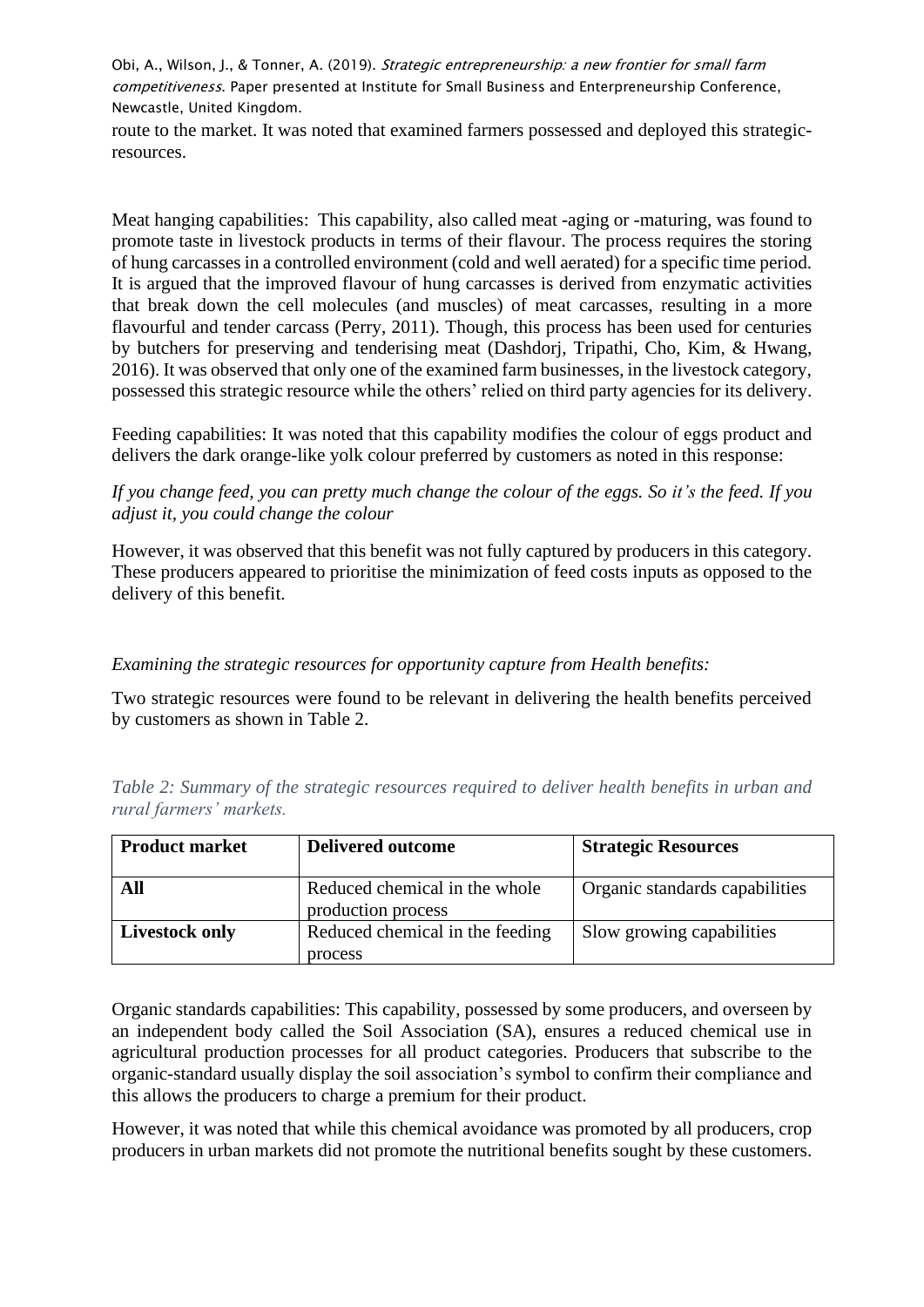Slow growing capabilities: This capability delivers a perception of health benefits for livestock product customers. The mechanism by which this strategic resource captures this benefit is primarily by outdoor grazing of livestock i.e. the animals are allowed to roam freely on the farm. In the process, these free-roaming animals feed on grass and exercise their muscles. The term 'slow growing' is used to refer to the slow growth rate of these animals due to the combined impact of grass feeding and exercise. Though grass-feeding avoids the use of chemically developed feeds while exercise keeps the livestock healthy and thereby avoiding the use of medicinal chemicals; they however, stretch the maturity time of these animals.

Also, it was noted that farmers could not fully develop this strategic-resource as the Scottish weather requires that livestock are kept indoors during the winter months. Nevertheless, some farms businesses were observed to allow free roaming in large barns which may achieve the same results.

## *Examining the strategic resources for opportunity capture from Supporting local communities.*

This strategic resource was found to be relevant in promoting the local communities where these farm businesses reside. The capability was found to be relevant to all the farm categories under examination (see table 3).

| Table 3: Summary of the strategic resource required to deliver community support benefits in |  |  |
|----------------------------------------------------------------------------------------------|--|--|
| urban & rural farmers' markets                                                               |  |  |

| <b>Product market</b> | <b>Delivered outcome</b>        | <b>Strategic Resources</b>               |
|-----------------------|---------------------------------|------------------------------------------|
| All                   | Local products $\&$<br>business | Interpersonal communication capabilities |

Interpersonal communication.: This capability was found to promote a sense of community. It was noted that all the examined farms were local businesses and sourced their products within Scotland or the UK.

However, in contrast to their customers, it was observed that some producers in urban markets emphasised the personality of the farmer as opposed to the provenance of their product. Their responses suggest that urban customers considered communication with the seller to be synonymous with the product provenance.

### **Discussion and Conclusion**

This study set out to examine strategic-entrepreneurship as a strategic option for diversified small farm businesses to improve their competitiveness in the farming sector. Thus, the relevant entrepreneurial activities were examined to identify those areas of opportunity creation and opportunity capture. We identified product innovation as the entrepreneurial activity relevant to opportunity creation. However, we add that this entrepreneurial activity must rely on the customer to determine those areas of opportunity creation that minimizes risk to small farm businesses. To this end this study identified those benefits perceived by customers of small diversified farm businesses as concerning their farmers markets offerings.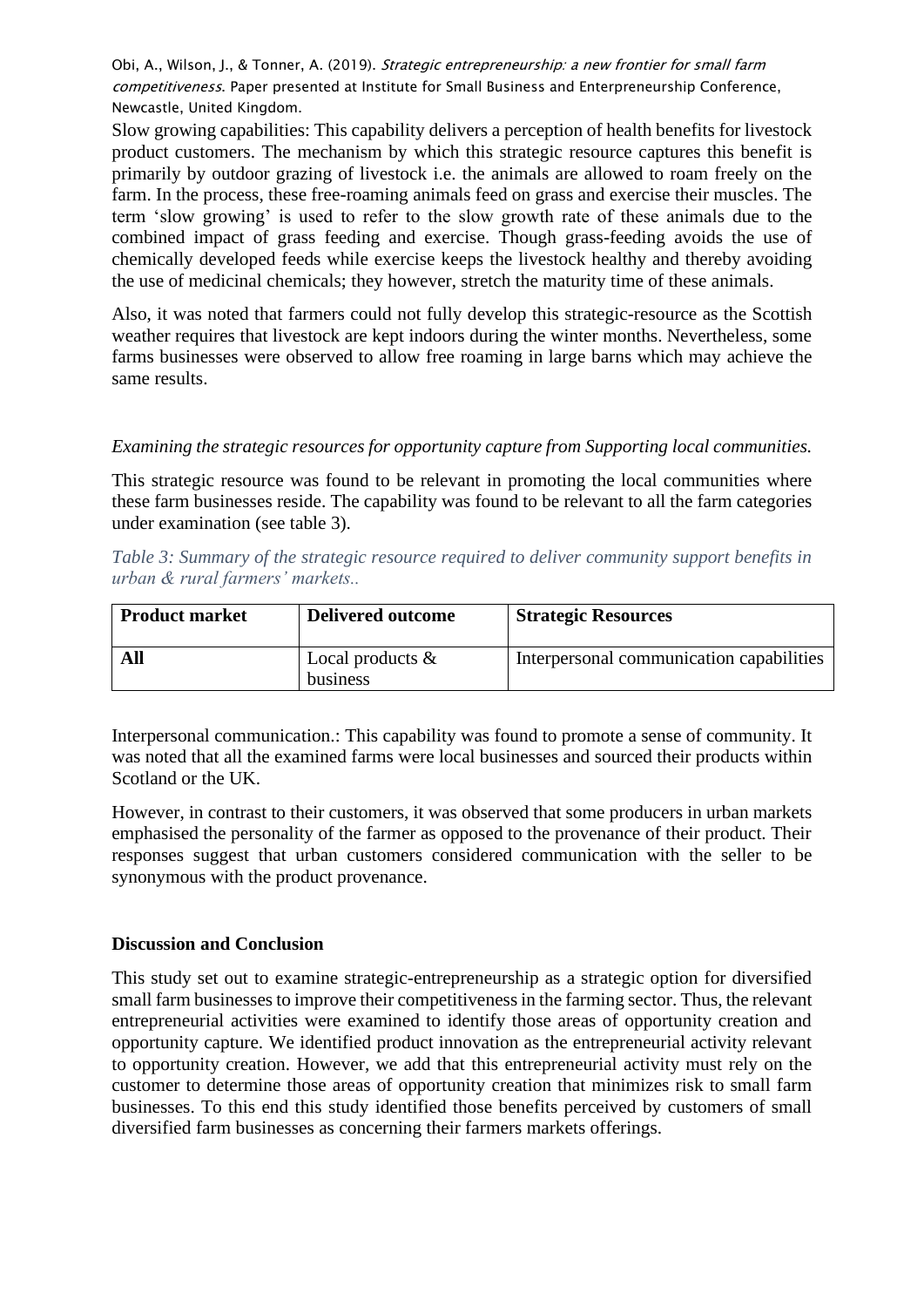Similarly, we identified pro-activeness as the entrepreneurial activity that is relevant to opportunity capture. Here, we were guided by the resource-based perspective to identify the strategic resources that facilitate the efficient capture of opportunities in the small farm sector.

Our finding suggests that farm businesses in the sector can create opportunities in three major benefit areas i.e. taste, healthy-lifestyle and by supporting local communities. Further, we found that these opportunities may be captured by the deployment of six strategic resources in the examined product categories (see table 4).

| N <sub>0</sub>          | <b>Strategic resource</b>       | <b>Product market category</b> | <b>Customer benefit</b> |
|-------------------------|---------------------------------|--------------------------------|-------------------------|
|                         |                                 |                                | area                    |
| 1                       | Short Supply Chain capabilities | Crop                           | Taste                   |
| $\overline{2}$          | Meat Hanging capabilities       | Livestock                      | Taste                   |
| $\overline{\mathbf{3}}$ | Feeding capabilities            | Livestock by-product           | Taste                   |
|                         |                                 | (eggs)                         |                         |
| $\overline{\mathbf{4}}$ | Organic standards capabilities  | All categories                 | Health                  |
| 5                       | Slow growing capabilities       | Livestock                      | Health                  |
| 6                       | Interpersonal communication     | All categories                 | Support for             |
|                         | capabilities                    |                                | community               |

*Table 4: Summary of strategic resources identified in the diversified small farm sector.*

Notably, strategic resources, relevant to all the product market categories, were found in the delivery of health and community support benefit. However, the strategic resources that delivered taste benefits were particular to specific product categories.

In addition, our findings presented opportunities for segmentation since differences were found in the benefits sought by rural and urban customers. Most importantly, rural customer prioritized taste benefits over other benefit categories. Hence firms can prioritise their product innovation to delivering taste benefits if they only serve rural markets.

It was also noted that firms in the sector were not proactive in the exploitation of some identified opportunities. This includes the potential opportunity exploitable by developing feeding capabilities in egg production. It was noted that egg producers appear to be aware of this opportunity but were not proactive in the exploitation. Similarly, producers in urban markets were not proactive in exploiting the nutritional aspect of organic production capabilities. Rather, they focused on emphasising the avoidance of chemicals in these products.

# **Contribution**

This research unearths opportunities within food production that may stall, or even reverse, the non-food diversification trend currently prevalent within the small farm sector. Our examination highlights the strategic entrepreneurial potentials of small farm businesses in creating opportunities that can be exploited to improve their performance. This creative process involves the endogenous development of business resources and capabilities that are strategically exploited to create opportunities (Barney, Alvarez and Anderson, 2013; Van Rensburg, 2013). A key contribution of this research is the deployment of both firm-based and customer-based perspectives for resource deployment and value creation. We extend product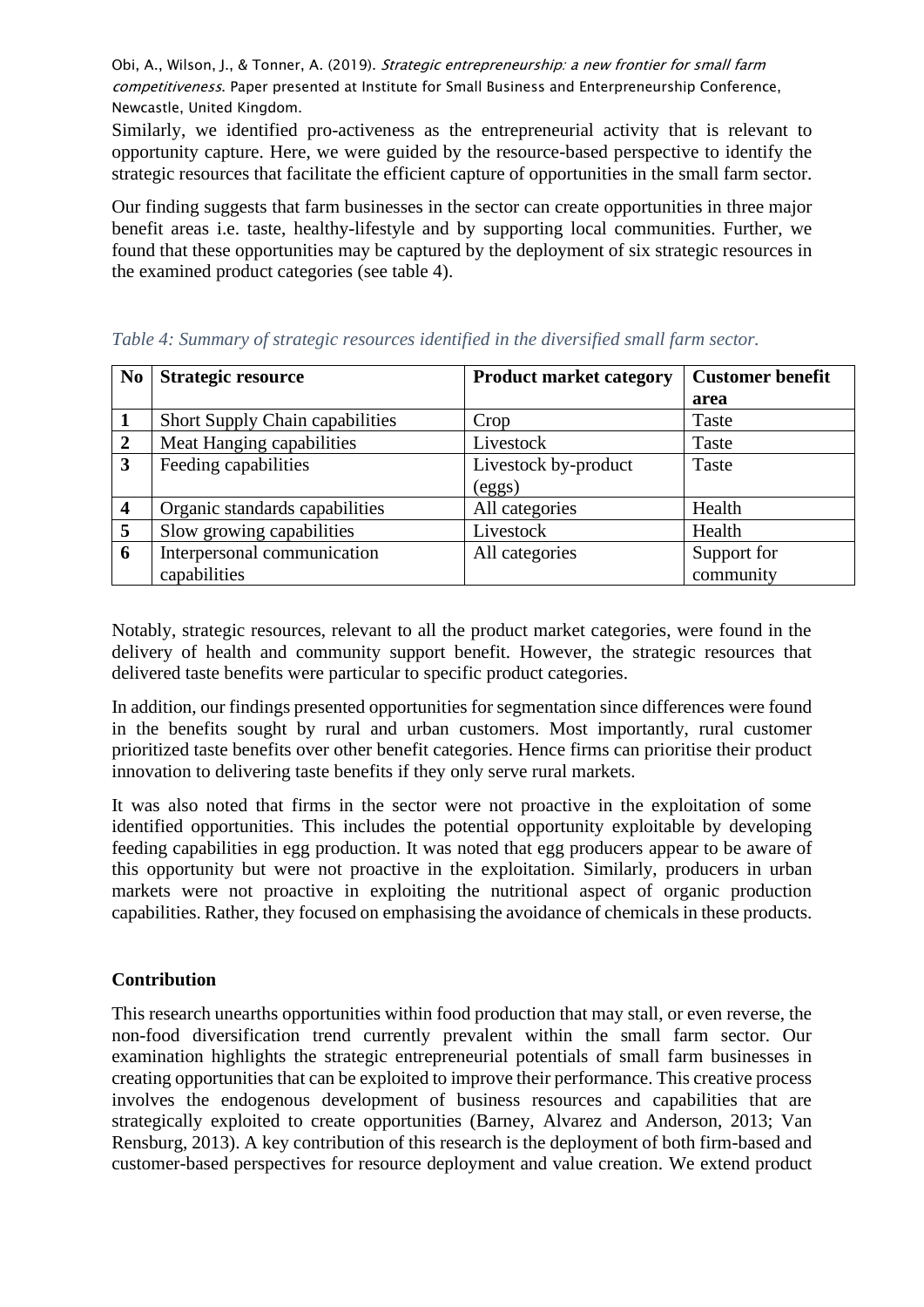innovation to include a customer perspective in the opportunity creation process, following persuasive arguments that the economic success of any value creation process must be based on customer needs (Priem, 2007; Barney, Alvarez and Anderson, 2013). Also, we extend proactivity by employing a resource-based perspective to identify the strategic resources the capture opportunities in the sector. Thereby showing that market dynamism and risky opportunism may not always be a necessary condition for the realization of entrepreneurial goals.

### **Implications for Practice**

The implication of these findings for Scottish small farm businesses is that it highlights those business activities they can effectively combine to develop strategic resources that create opportunities that may improve competitiveness. Additionally, they also benefit from the proposed entrepreneurial approach which is particularly suited to their unique business environment and context.

### **Implications for Policy**

Relevant government agencies and policymakers may also consult the finding of this research to encourage farming activities that promote food production to, hopefully, stall the possible threat to food security that is based on non-food diversification.

#### **References**

- Abbots, E., Coles, B., Adams, M., Alkon, A. H., Carolan, M. S., Cloke, P., … Waitt, G. (2013). Understanding alternative food networks: Exploring the role of short food supply chains in rural development. *Progress in Human Geography*, *29*(3), 437–462. https://doi.org/10.1016/j.appet.2016.04.030
- Anderson, B. S., Kreiser, P. M., Kuratko, D. F., Hornsby, J. S., & Eshima, Y. (2015). Reconceptualizing entrepreneurial orientation. *Strategic Management Journal*, *36*(10), 1579–1596. https://doi.org/10.1002/smj.2298
- Apaolaza, V., Hartmann, P., D'Souza, C., & López, C. M. (2018). Eat organic Feel good? The relationship between organic food consumption, health concern and subjective wellbeing. *Food Quality and Preference*, *63*(August 2017), 51–62. https://doi.org/10.1016/j.foodqual.2017.07.011
- Aylward, F. (1951). Chemicals in food. *Nature*, *168*(4279), 778–779. https://doi.org/10.1038/168778a0
- Barnes, A., Sutherland, L., Toma, L., Matthews, K., & Thomson, S. (2016). Land Use Policy The effect of the Common Agricultural Policy reforms on intentions towards food production : Evidence from livestock farmers. *Land Use Policy*, *50*, 548–558. https://doi.org/10.1016/j.landusepol.2015.10.017
- Barney, J. (1991). Firm resources and sustained competitive advantage. *Journal of Management*, *17*(1), 99–120.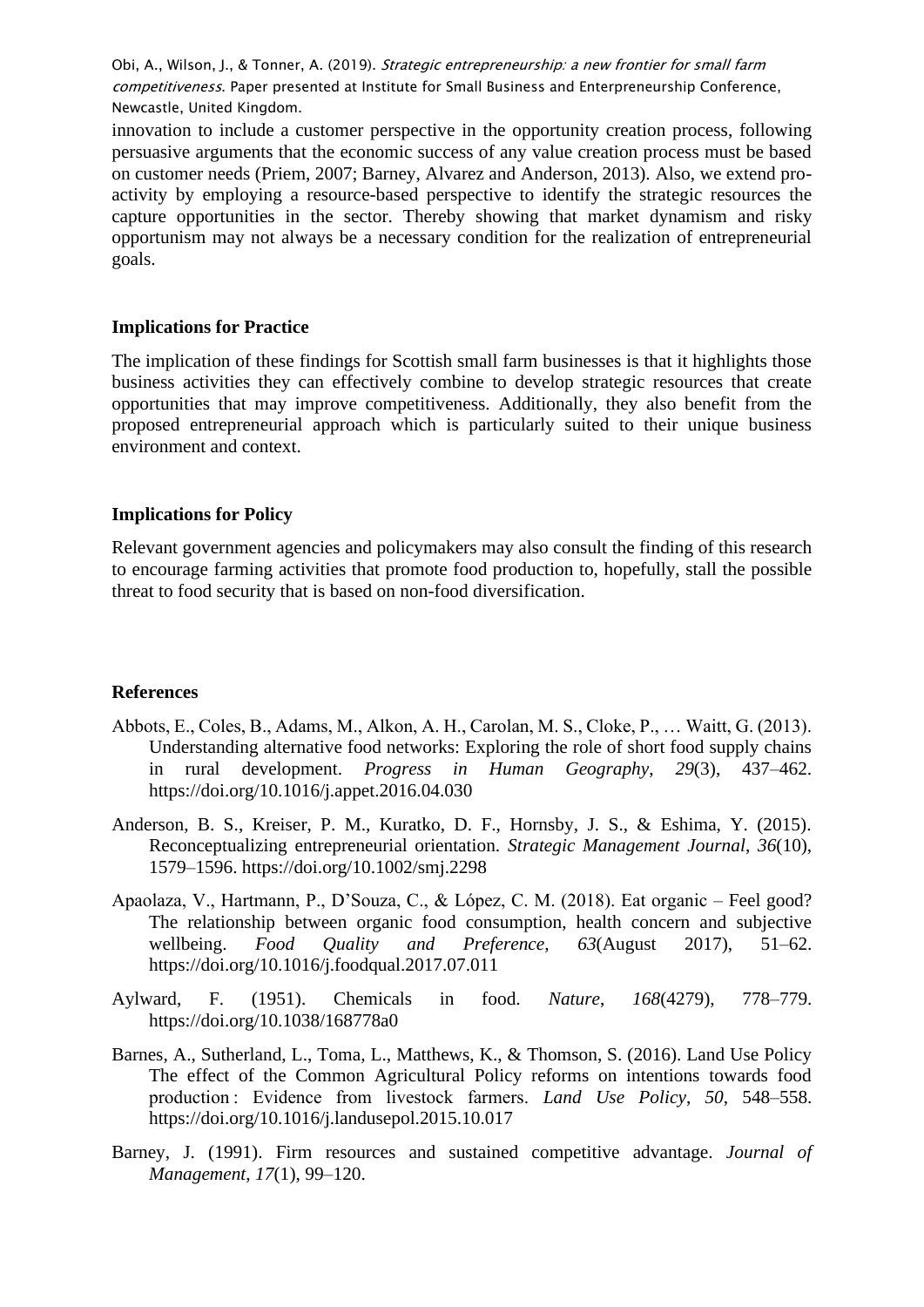- Barney, J., Alvarez, S., & Anderson, P. (2013). Forming and exploiting opportunities: The implications of discovery and creation processes for entreprenuerial and organizational research. *Organization Science*, *24*(1), 301–317.
- Bublitz, M. G., Peracchio, L. A., Andreasen, A. R., Kees, J., Kidwell, B., Miller, E. G., … Vallen, B. (2013). Promoting positive change: Advancing the food well-being paradigm. *Journal of Business Research*, *66*(8), 1211–1218. https://doi.org/10.1016/j.jbusres.2012.08.014
- Calus, M., & Van Huylenbroeck, G. (2010). The Persistence of Family Farming: A Review of Explanatory Socio-Economic and Historical Factors. *Journal of Comparative Family Studies*, *41*(5), 639–660. https://doi.org/10.2307/41604397
- Carey, L., Bell, P., Duff, A., Sheridan, M., & Shields, M. (2011). Farmers' Market consumers: A Scottish perspective. *International Journal of Consumer Studies*, *35*(3), 300–306. https://doi.org/10.1111/j.1470-6431.2010.00940.x
- Chirico, F., Sirmon, D. G., Sciascia, S., & Mazzola, P. (2011). Resource orchestration in family firms: investigating how entrepreneurial orientation, generational involvement, and participative strategy affect performance. *Strategic Entrepreneurship Journal*, *5*(4), 307– 326. https://doi.org/10.1002/sej.121
- Dashdorj, D., Tripathi, V. K., Cho, S., Kim, Y., & Hwang, I. (2016). Dry aging of beef; Review. *Journal of Animal Science and Technology*, *58*(1), 20. https://doi.org/10.1186/s40781- 016-0101-9
- DEFRA. (2016). *Total Income from Farming in the United Kingdom First estimate for 2015*. (April), 1–14.
- Errington, A. (2002). *Handing Over the Reins : A Comparative Study of Intergenerational Farm Transfers in*. (August), 28–31.
- Forssell, S., & Lankoski, L. (2014). The sustainability promise of alternative food networks: an examination through "alternative" characteristics. *Agriculture and Human Values*, 63– 75. https://doi.org/10.1007/s10460-014-9516-4
- Grunert, K. G., Larsen, H. H., Madsen, T. K., & Baadsgaard, A. (1996). *Market Orientation in Food* and *Agriculture*. Retrieved from https://books.google.co.uk/books?id=IDDrBwAAQBAJ&pg=PA3&lpg=PA3&dq=agric ultural+customer+perceived+value&source=bl&ots=rLsUD556uR&sig=HAZ3i6eKUV hBahkNfH2JpXUsTu4&hl=en&sa=X&ved=0ahUKEwjlqYSjo6HSAhXFOBQKHRZS B6w4ChDoAQhQMAk#v=onepage&q=agricultural customer perceived value&f=false
- Gutman, J. (1982). The Means-End Chain Model based on consumer categorization processes. *Journal of Marketing*, *46*(2), 60–72.
- Hamel, G. (1994). The concept of core competence. In *Competence based competition*. New York: John Wiley & Sons.
- Hellensburgh's new farmers' market draws in crowds. (2015, February 20). *Helensburgh Advertiser.* The results of the Retrieved from the from the set of the set of the set of the set of the set of the set of the set of the set of the set of the set of the set of the set of the set of the set of the set of http://www.helensburghadvertiser.co.uk/news/13980695.Helensburgh\_s\_new\_farmers\_ \_market\_draws\_in\_crowds/
- Hillary, G. (1955). Definitions of community: areas of agreement. *Rural Sociology*, *20*, 111–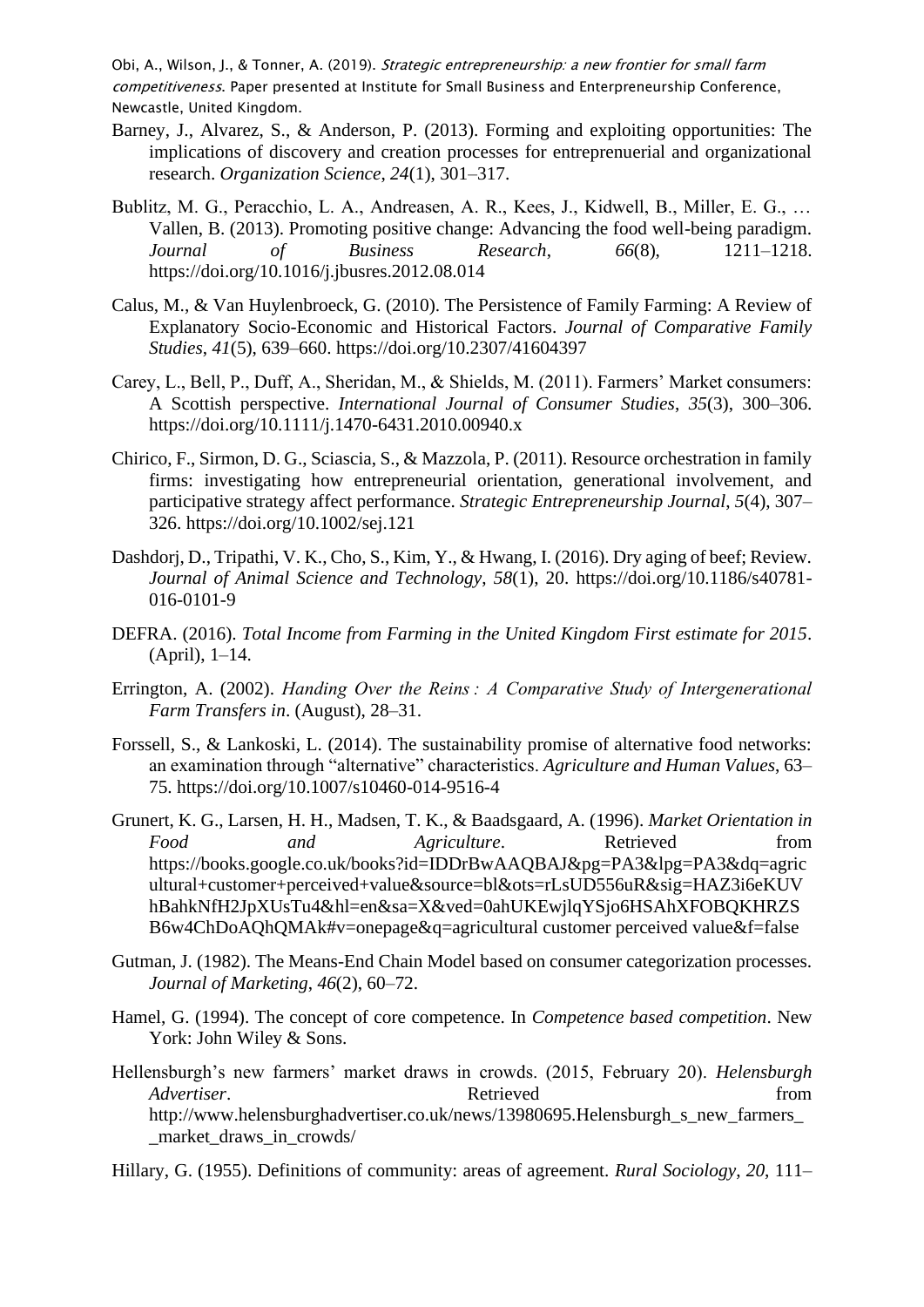123.

- Ilbery, B., Healey, M., Higginbottom, J., & Noon, D. (1996). Agricultural adjustment and business diversification by farm households. *Geography*, *81*(4), 301–310.
- Ilbery, B., & Maye, D. (2005). Alternative (shorter) food supply chains and specialist livestock products in the Scottish-English borders. *Environment and Planning A*, *37*(5), 823–844. https://doi.org/10.1068/a3717
- Ilbery, B. W. (1991). Farm diversification as an adjustment strategy on the urban fringe of the West Midlands. *Journal of Rural Studies*, *7*(3), 207–218. https://doi.org/10.1016/0743- 0167(91)90085-7
- Kantur, D. (2016). Strategic entrepreneurship: mediating the entrepreneurial orientationperformance link. *Management Decision*, *54*(1), 24–43. Retrieved from https://search.proquest.com/docview/1759323196?accountid=14116&rfr\_id=info%3Axr i%2Fsid%3Aprimo
- Kazukauskas, A., Newman, C., Clancy, D., & Sauer, J. (2013). Disinvestment, farm size, and gradual farm exit: The impact of subsidy decoupling in a European context. *American Journal of Agricultural Economics*, *95*(5), 1068–1087. https://doi.org/10.1093/ajae/aat048
- Key, N., & Roberts, M. J. (2009). Nonpecuniary benefits to farming: Implications for supply response to decoupled payments. *American Journal of Agricultural Economics*, *91*(1), 1– 18. https://doi.org/10.1111/j.1467-8276.2008.01180.x
- Kuratko, D., & Audretsch, D. (2009). Strategic Entrepreneurship: Exploring Different Perspectives of an Emerging Concept. *Entrepreneurship Theory and Practice*. Retrieved from http://callisto.ggsrv.com/imgsrv/FastPDF/UBER2/PI-4496-2009-JAN00-IDSI-1&29996&1567511436.pdf
- Lieberman, M. B., & Montgomery, D. B. (1988). First-Mover Advantages. *Strategic Management Journal*, *9*, 41–58.
- Lieberman, M., & Montgomery, D. (1988). First-Mover advantages. *Strategic Management Journal*, 9, 41–58. Retrieved from https://uol.de/fileadmin/user\_upload/wire/fachgebiete/entrepreneur/download/Artikel\_In ternetoekonomie/Lieberman\_First\_Mover.pdf
- Lumpkin, G., & Dess, G. (1996). Clarifying the entrepreneurial orienttion construct and linking it to performance. *Academy of Management Review*, *21*(1), 135. Retrieved from https://search.proquest.com/docview/210951944/fulltextPDF/CE70E6DC247947A3PQ/ 1?accountid=14116
- Lumpkin, G., & Dess, G. (2001). Linking two dimensions of entrepreneurial orientation to firm performance: The moderating role of environment and industry life cycle. *Journal of Business Venturing*, *16*(5), 429–451. https://doi.org/10.1016/S0883-9026(00)00048-3
- Macleod, M. (2007). *The origins, operations and future of farmer's markets in Scotland.*
- Malmstrom, C. (2018). *Report from the Commission to the Parliament and the council on Trade and Investment Barriers*. Retrieved from http://trade.ec.europa.eu/doclib/docs/2015/october/tradoc\_153846.pdf
- Marsh, J., & Swanney, P. (1980). *Agriculture and the European community*. London: George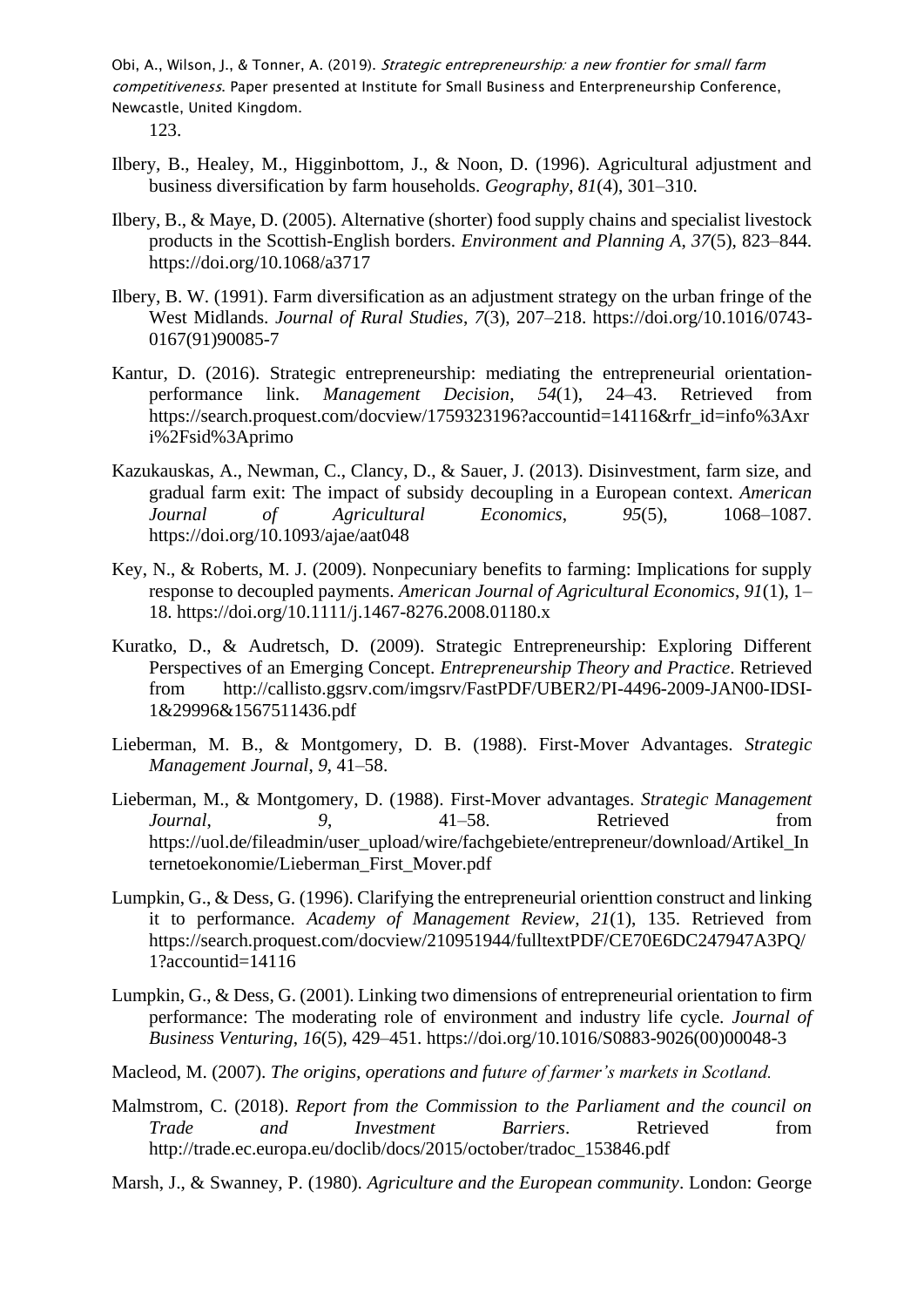Allen.

- Meert, H., Van Huylenbroeck, G., Vernimmen, T., Bourgeois, M., & van Hecke, E. (2005). Farm household survival strategies and diversification on marginal farms. *Journal of Rural Studies*, *21*, 81–97. https://doi.org/10.1016/j.jrurstud.2004.08.007
- Migliori, S., Pittino, D., Consorti, A., & Lucianetti, L. (2019). The relationship between Entrepreneurial Orientation, Market Orientation and Performance in University Spin-Offs. *International Entrepreneurship and Management Journal*, *15*(3), 793–814. https://doi.org/10.1007/s11365-017-0488-x
- Miller, D. (1983). THE CORRELATES OF ENTREPRENEURSHIP IN THREE TYPES OF FIRMS. *Management Science*, *29*(7), 770. Retrieved from https://search.proquest.com/docview/205848703?OpenUrlRefId=info:xri/sid:primo&acc ountid=14116
- NFUS. (2015). Farming Facts | NFUS. Retrieved from National farmers Union of Scotland website: http://www.nfus.org.uk/farming-facts
- Ngo, L. V., & O'Cass, A. (2009). Creating value offerings via operant resource-based capabilities. *Industrial Marketing Management*, *38*(1), 45–59. https://doi.org/10.1016/j.indmarman.2007.11.002
- Nowak, B., Nesme, T., David, C., & Pellerin, S. (2013). Disentangling the drivers of fertilising material inflows in organic farming. *Nutrient Cycling in Agroecosystems*, *96*(1), 79–91. https://doi.org/10.1007/s10705-013-9578-5
- Péneau, S., Brockhoff, P. B., Escher, F., & Nuessli, J. (2007). A comprehensive approach to evaluate the freshness of strawberries and carrots. *Postharvest Biology and Technology*, *45*(1), 20–29. https://doi.org/10.1016/j.postharvbio.2007.02.001
- Perry, N. (2011). Dry aging beef. *International Journal of Gastronomy and Food Science*, *1*, 78–80. https://doi.org/10.1016/j.ijgfs.2011.11.005
- Peteraf, A., & Barney, J. (2003). Unraveling the resource-based tangle. *Managerial and Decision Economics*, *24*(4), 309–323. https://doi.org/10.1002/mde.1126
- Phelan, C., & Sharpley, R. (2012). Exploring entrepreneurial skills and competencies in farm tourism. *Local Economy*, *27*(2), 103–118. https://doi.org/10.1177/0269094211429654
- Priem, R. (2007). A Consumer Perspective on Value Creation. *Academy of Management. The Academy of Management Review*, *32*(1), 219–235. https://doi.org/10.5465/AMR.2007.23464055
- Priem, R., & Butler, J. (2001). Is the RBV a Useful Perspective for Strategic Management Research? *Academy of Management Review*, *26*(1), 22–40. https://doi.org/10.5465/AMR.2001.4011938
- Public Health England. (2017). Health matters: obesity and the food environment GOV.UK. Retrieved May 29, 2018, from Guidance website: https://www.gov.uk/government/publications/health-matters-obesity-and-the-foodenvironment/health-matters-obesity-and-the-food-environment--2
- Rant, M. B. (2015). Competing Via Creation of Distinctive Organizational Competences : " How To Do It ." *Ekonomski Vjesnik/Econviews - Review of Contemporary Business, Entrepreneurship and Economic Issues*, *28*(2), 143–159.